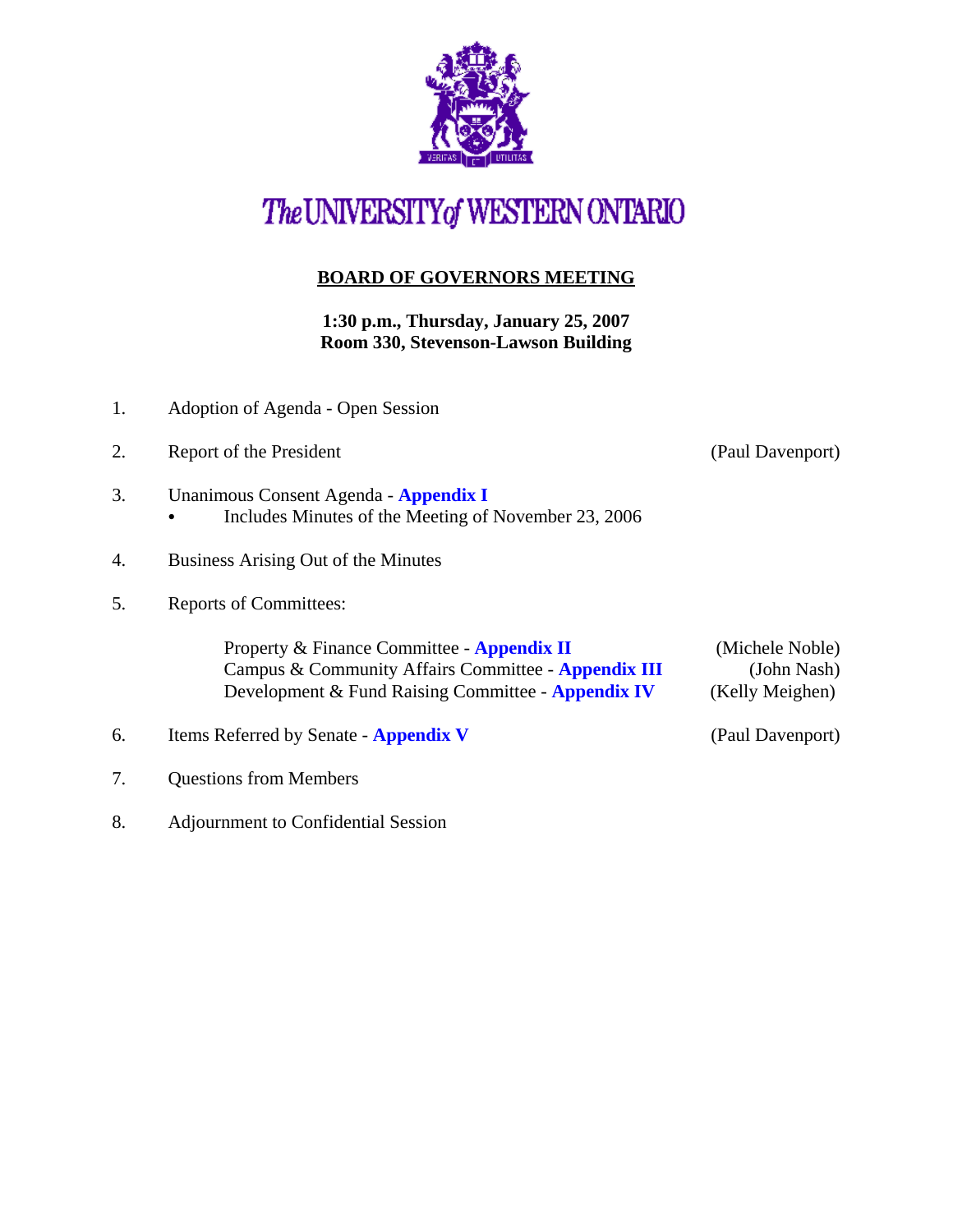## **SUMMARY OF AGENDA ITEMS - JANUARY 25, 2007- OPEN SESSION**

| <b>Adoption of the Agenda</b>                                                                                                                                                                      | <b>ACTION</b> |
|----------------------------------------------------------------------------------------------------------------------------------------------------------------------------------------------------|---------------|
| <b>Report of the President</b>                                                                                                                                                                     | <b>INFO</b>   |
| <b>Unanimous Consent Agenda - Appendix I</b>                                                                                                                                                       | <b>ACTION</b> |
| Minutes of the Meeting of November 23, 2006                                                                                                                                                        | <b>ACTION</b> |
| <b>Report of the Property &amp; Finance Committee - Appendix II</b>                                                                                                                                |               |
| Term Endowments - Amendments to:<br>Policy 2.11, Investment Payout Policy<br>Policy 2.22, Funding for Academic Chairs and Professorships<br>Policy 2.26, Funding of Designated Faculty Fellowships | <b>ACTION</b> |
| Scholarships/Awards/Bursaries/Prizes                                                                                                                                                               | <b>INFO</b>   |
| <b>SOGS Bus Pass Fee Reduction</b>                                                                                                                                                                 | <b>INFO</b>   |
| <b>Quarterly Financial Report</b>                                                                                                                                                                  | <b>INFO</b>   |
| <b>Ancillary Financial Report</b>                                                                                                                                                                  | <b>INFO</b>   |
| Quarterly Ratio Report on Non-Endowed Funds                                                                                                                                                        | <b>INFO</b>   |
| Report of the Investment Committee                                                                                                                                                                 | <b>INFO</b>   |
| Report on Environmental/Safety Incidents                                                                                                                                                           | <b>INFO</b>   |
| Expenditure Report on Capital Projects over \$1 M                                                                                                                                                  | <b>INFO</b>   |
| <b>Report of the Campus &amp; Community Affairs Committee - Appendix III</b>                                                                                                                       |               |
| Amendment to Policy 1.2, Flying of Flags and Banners                                                                                                                                               | <b>ACTION</b> |
| <b>Report of the Development &amp; Fund Raising Committee - Appendix IV</b>                                                                                                                        |               |
| <b>Cost of Fund Raising Policy</b>                                                                                                                                                                 | <b>INFO</b>   |
| Proposed Planning Timetable for the Next Campaign: 2007 - 2014                                                                                                                                     | <b>INFO</b>   |
| 2006/2007 Second Quarter Fundraising Results                                                                                                                                                       | <b>INFO</b>   |
| <b>Items Referred by the Senate - Appendix V</b>                                                                                                                                                   |               |
| Affiliation Agreement with Brescia, Huron and King's University<br>Colleges                                                                                                                        | <b>ACTION</b> |
| 2006 Enrolment Update                                                                                                                                                                              | <b>INFO</b>   |
| First-Year, First-Entry Undergraduate Enrolment for the Constituent<br>University and the Affiliated University Colleges                                                                           | <b>INFO</b>   |
| <b>Report on Student Finances</b>                                                                                                                                                                  | <b>INFO</b>   |
| 2006 Annual Report on the Review of Graduate Programs                                                                                                                                              | <b>INFO</b>   |
| Report on Entering Averages and First-Year Grades                                                                                                                                                  | <b>INFO</b>   |